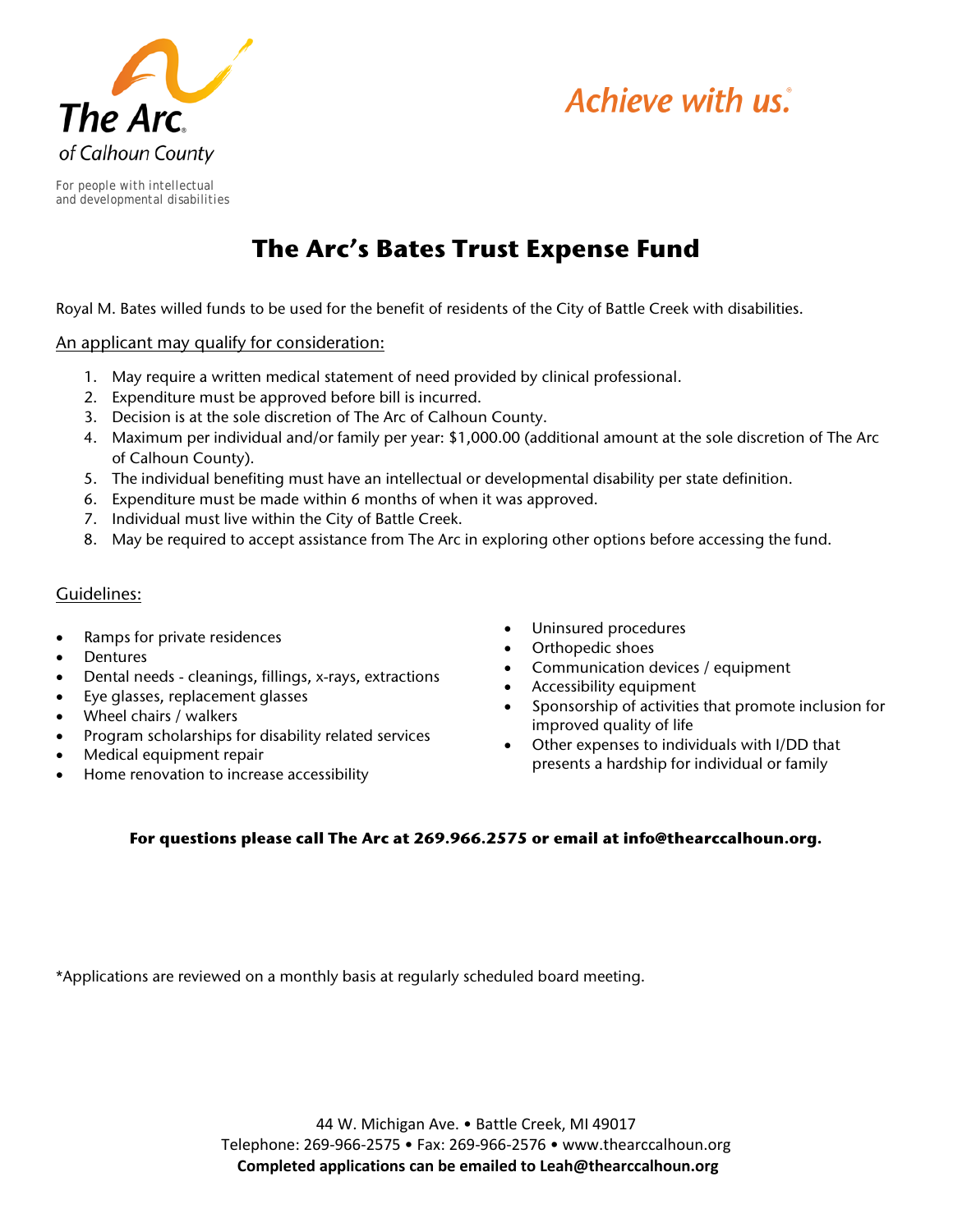



*For people with intellectual and developmental disabilities*

## **Application for The Arc Bates Trust Expense Fund**

### **APPLICANT INFORMATION:**

|                                                                                                                                                                                                                                     | First Name: 1990 March 2014 Last Name: 2014 Manne: 2014 Manne: 2014 Manne: 2014 Manne: 2014 Manne: 2014 Manne |                                                                         |  |
|-------------------------------------------------------------------------------------------------------------------------------------------------------------------------------------------------------------------------------------|---------------------------------------------------------------------------------------------------------------|-------------------------------------------------------------------------|--|
|                                                                                                                                                                                                                                     |                                                                                                               |                                                                         |  |
| Address: <u>Address:</u> Address: Address: Address: Address: Address: Address: Address: Address: Address: Address: Address: Address: Address: Address: Address: Address: Address: Address: Address: Address: Address: Address: Addr |                                                                                                               |                                                                         |  |
|                                                                                                                                                                                                                                     |                                                                                                               |                                                                         |  |
|                                                                                                                                                                                                                                     |                                                                                                               |                                                                         |  |
| <b>ETHNIC BACKGROUND:</b>                                                                                                                                                                                                           |                                                                                                               | <b>ANNUAL HOUSE HOLD INCOME:</b>                                        |  |
| __ African American __ Hispanic                                                                                                                                                                                                     |                                                                                                               | $_{\_\_\_\_\_\$ Less than \$15k $_{\_\_\_\_$ \$15k - \$25k              |  |
| <b>Asian</b><br>___ Native American                                                                                                                                                                                                 |                                                                                                               | ___ \$25k - \$35k ___ \$35k - \$45k                                     |  |
| ___ White/Non-Hispanic Other: __________                                                                                                                                                                                            |                                                                                                               | ___ \$45k - \$55k ___ above \$55k                                       |  |
|                                                                                                                                                                                                                                     |                                                                                                               | Household Size: _______________ Adults: _______________ Children: _____ |  |
| <b>PARENT/GUARDIAN INFORMATION:</b>                                                                                                                                                                                                 |                                                                                                               |                                                                         |  |
| __ Parent __ Guardian                                                                                                                                                                                                               |                                                                                                               |                                                                         |  |
|                                                                                                                                                                                                                                     |                                                                                                               |                                                                         |  |
|                                                                                                                                                                                                                                     |                                                                                                               |                                                                         |  |
|                                                                                                                                                                                                                                     |                                                                                                               |                                                                         |  |
|                                                                                                                                                                                                                                     |                                                                                                               |                                                                         |  |
| Does Applicant have a diagnosis? □ Yes □ No                                                                                                                                                                                         |                                                                                                               |                                                                         |  |
|                                                                                                                                                                                                                                     |                                                                                                               |                                                                         |  |
|                                                                                                                                                                                                                                     |                                                                                                               |                                                                         |  |
|                                                                                                                                                                                                                                     |                                                                                                               |                                                                         |  |

44 W. Michigan Avenue • Battle Creek, MI 49017 Telephone: 269-966-2575 • Fax: 269-966-2576 • www.thearccalhoun.org **Completed applications can be emailed to Leah@thearccalhoun.org**